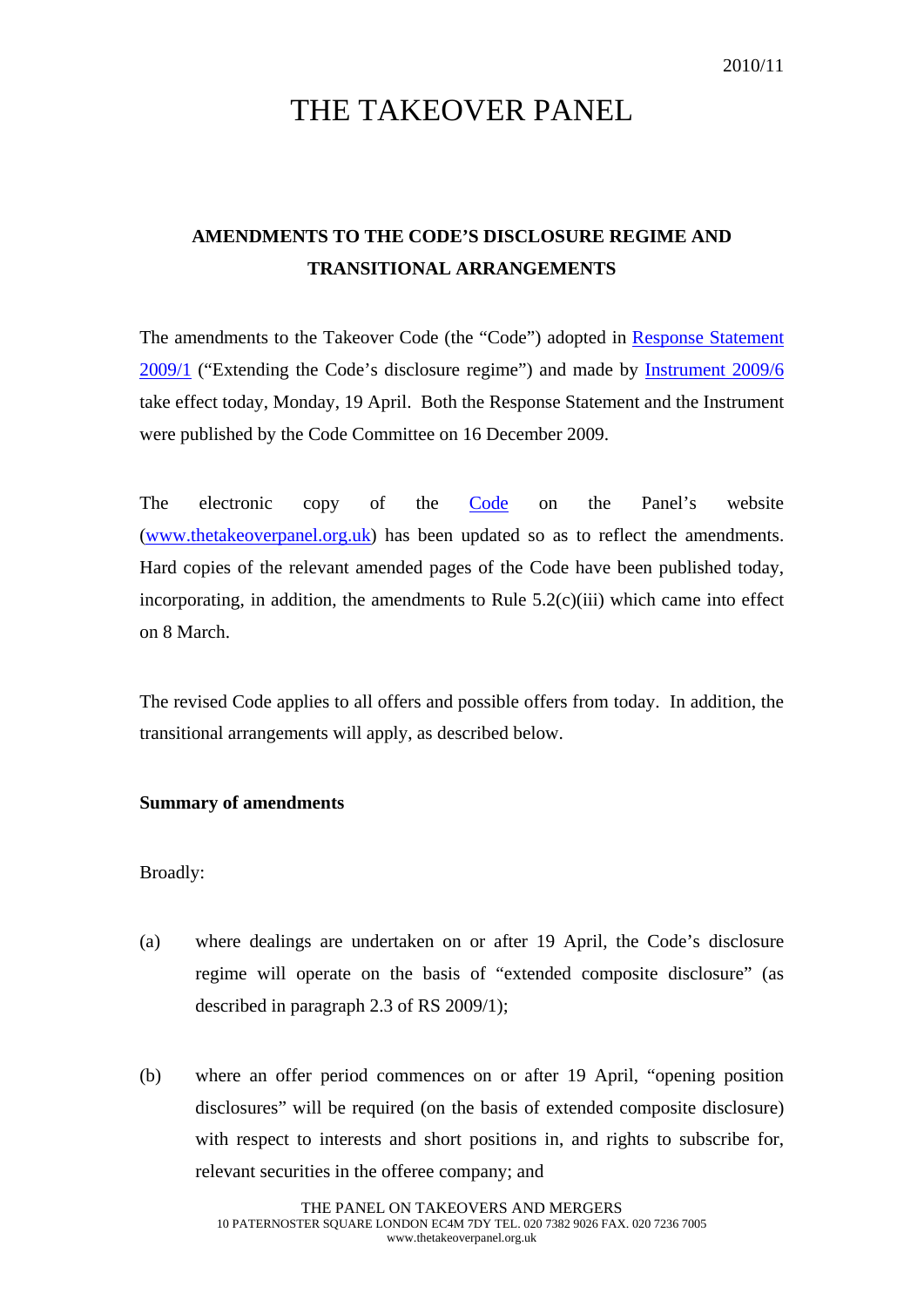(c) where any offeror (other than a "cash offeror") is first identified as such on or after 19 April, "opening position disclosures" will be required (on the basis of extended composite disclosure) with respect to interests and short positions in, and rights to subscribe for, relevant securities in that offeror.

#### **Transitional arrangements**

Where an offer period has already commenced before 19 April, or where an offeror has already been identified as such, transitional arrangements apply, such that:

- (a) the parties to the offer;
- (b) any person who is interested in 1% or more of any class of relevant securities of any party to the offer (other than a cash offeror); and
- (c) exempt principal traders which are connected with any party to the offer and which do not have recognised intermediary status (or where recognised intermediary status is inapplicable)

must make an opening position disclosure (on the basis of extended composite disclosure) by no later than 10 business days from today's date. In other words, opening position disclosures must be made by not later than 12 noon or 3.30 pm (as appropriate) on Tuesday, 4 May 2010, including details of long interests, short positions and rights to subscribe existing or outstanding at midnight on 3 May. However, an opening position disclosure does not need to be made in relation to the relevant securities of any party to the offer in respect of which the person concerned has already disclosed details of all relevant interests, short positions and rights to subscribe during the offer period pursuant to the Code's disclosure requirements. For further details of the transitional arrangements, see paragraphs 1.21 and 1.22 of RS 2009/1.